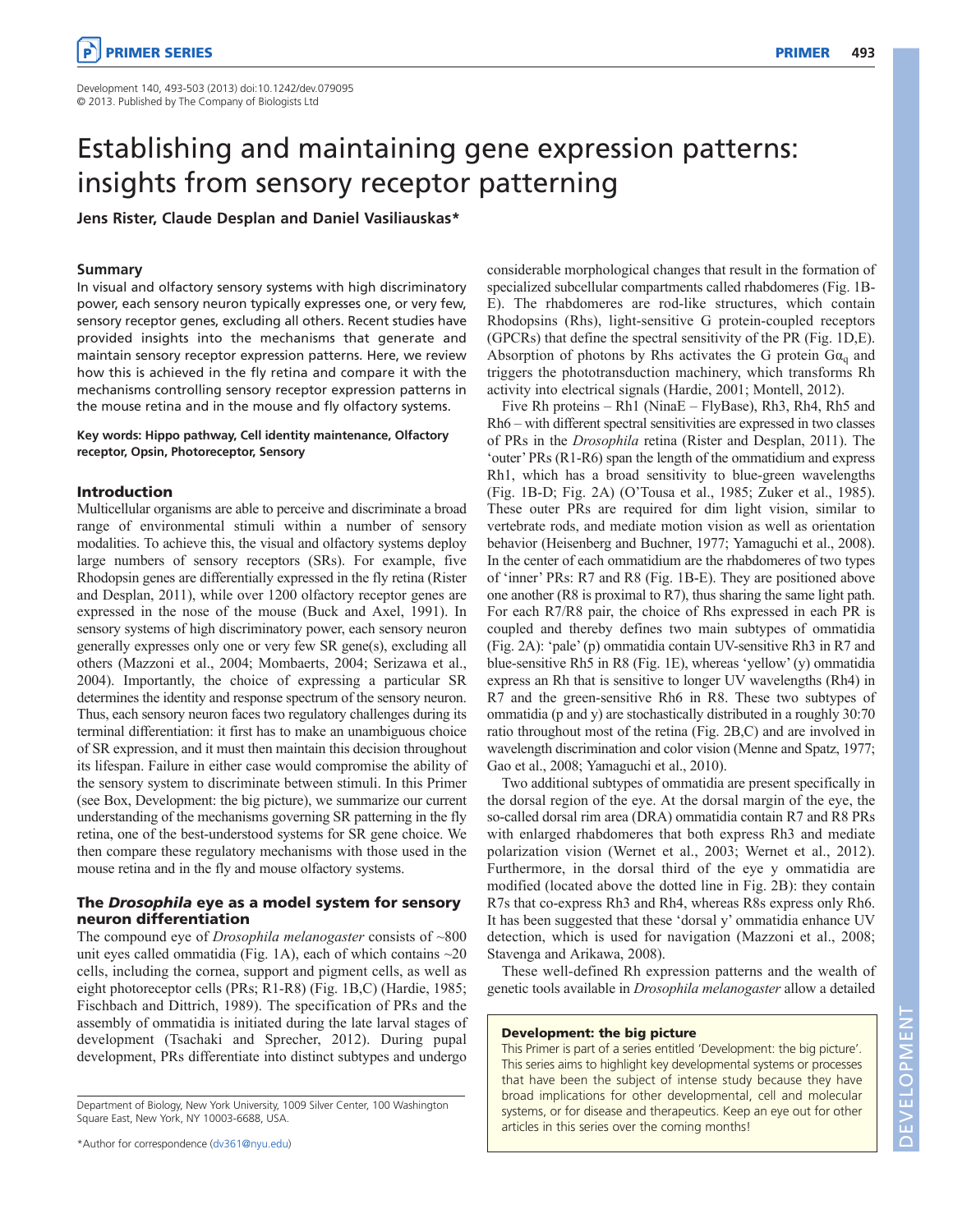

**Fig. 1. Structure of the** *Drosophila* **eye.** (**A**) Scanning electron microscope image of a *Drosophila melanogaster* head. The compound eye (pseudocolored in red) is composed of ~800 unit eyes, the ommatidia, each covered by its own lens (visible on the surface of the eye) that focuses light on the photoreceptors below. The third segments of the antennae (a) and the maxillary palps (m) are covered with sensilla, which are hair-like structures that house the olfactory receptor neurons. (**B**) Schematic side view of an ommatidium (unit eye). Under the lens (top) reside eight photoreceptor neurons (PRs R1-R8; only four are shown, colored). Each PR has a rod-like, subcellular specialization, the rhabdomere (darker colors), loaded with Rhodopsin proteins, which detect photons. Rhabdomeres of 'outer' PRs (green, only two of six are shown) span the entire length of the ommatidium. The rhabdomeres of the 'inner' PRs are located above each other, with R7 (violet) distal to R8 (red), such that they share a common light path and face the same point in space. (**C**) Schematic of a section through an ommatidium at the level indicated by the dashed line in B. Rhabdomeres (colored circles) belonging to the 'outer' PRs (R1-R6, green) form a trapezoid configuration, whereas the rhabdomere of the 'inner' PRs (R8 in this section, in red) is in the center of the trapezoid. (**D**) Image corresponding to the schematic in C showing expression of Rh1 (green) in R1-R6 PRs and Rh6 (red) in R8. (**E**) A longitudinal view of rhabdomeres within a single ommatidium. The 'inner' rhabdomeres contain Rh3 (blue) and Rh5 (turquoise) belonging to R7 and R8 PRs, respectively. The 'outer' rhabdomeres (brown) were visualized using an actin counterstain. The image shown in A was obtained with permission from Clouds Hill Imaging. Schematics shown in B and C were adapted with permission (Cagan and Ready, 1989).

examination of two general questions in sensory receptor patterning: (1) What are the terminal cell-fate decisions that generate PR subtypes and identities, as defined by the expression of particular Rhs? (2) How are the functional identities of these subtypes maintained throughout the life of the fly?

# **Establishing Rhodopsin expression in the** *Drosophila* **eye: early cell fates are integrated with stochastic and positional inputs**

A number of studies have shown that specification events in the late larval and early pupal stages of development establish R1-R8 PR identities that lead to the expression of distinct combinations of transcription factors (TFs). These TFs play a part in controlling terminal PR differentiation by restricting the Rh genes that each PR can express (reviewed by Rister and Desplan, 2011). As summarized above, the outer PRs R1-R6 exclusively express Rh1, whereas R7s can express Rh3 and/or Rh4, and R8s can express either Rh5 or Rh6 (Mollereau et al., 2001; Cook et al., 2003; Tahayato et al., 2003; Johnston et al., 2011). Positive regulation of Rh expression is largely mediated by TFs that are expressed in all PRs. The homeodomain TF Otd (Oc – FlyBase) activates the expression of *Rh3* and *Rh5* (Tahayato et al., 2003), whereas the



**Fig. 2. Subtypes of ommatidia in the** *Drosophila* **retina.** (**A**) Two main subtypes of ommatidia are distinguished in the adult retina by coupled Rhodopsin (Rh) expression in the inner photoreceptors (PRs): in the p subtype, pR7 expresses Rh3 and pR8 expresses Rh5; in the y subtype, yR7 expresses Rh4 and yR8 expresses Rh6. All outer PRs express Rh1. (**B**,**C**) The two ommatidial subtypes are stochastically distributed in a roughly 30:70 ratio (p:y). A section at the R7 level (B) shows p and y R7s expressing Rh3 (blue) and Rh4 (yellow), respectively. The 'dorsal y' R7s (white, located above the dotted line) co-express Rh3 and Rh4. A section at the R8 level (C) shows mutually exclusive expression of Rh5 (turquoise) and Rh6 (red) in p and y R8s, respectively.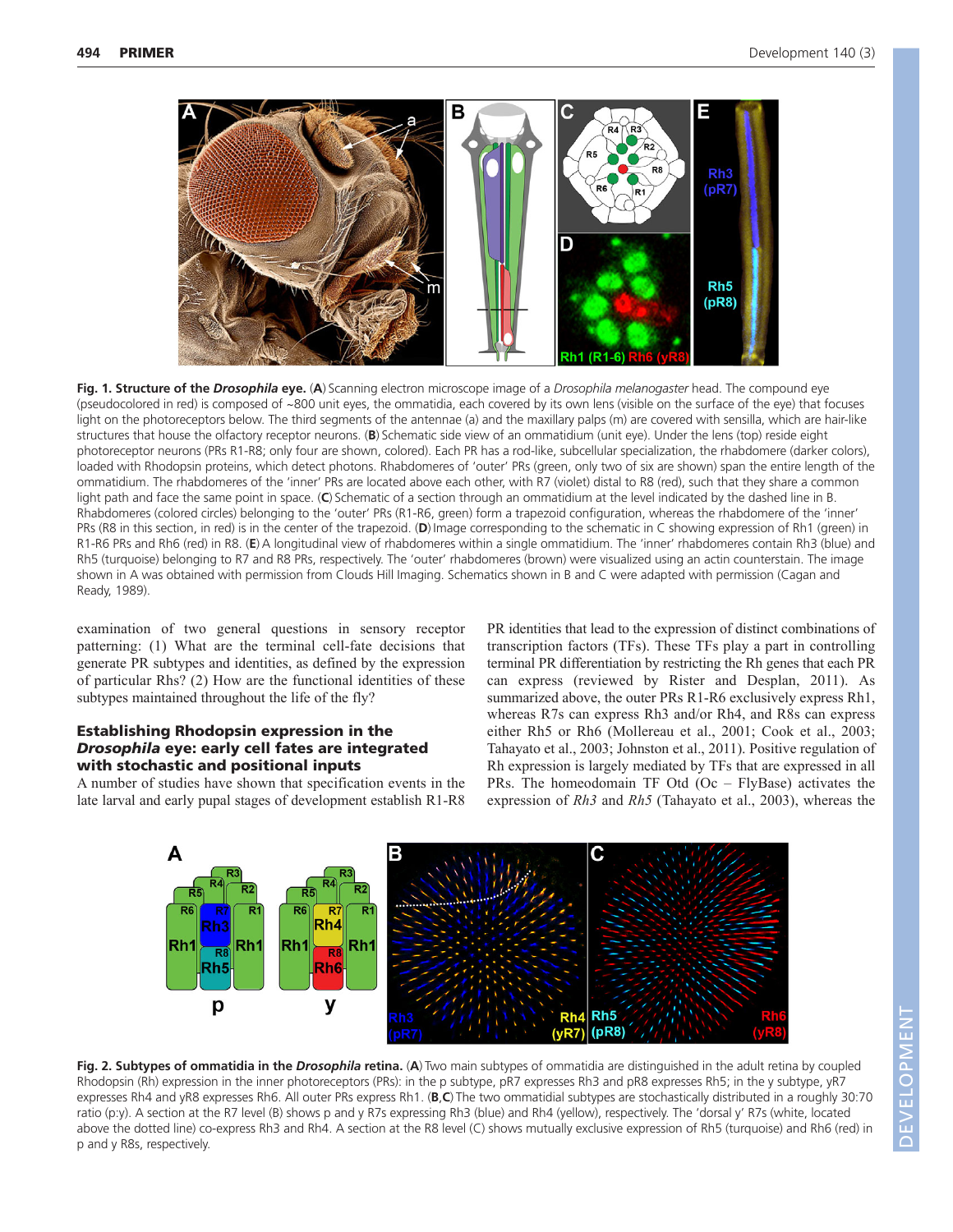

homeodomain TF Pph13 activates *Rh6* expression (Mishra et al., 2010). Repressive mechanisms then play a key role in restricting Rh expression to specific PR subtypes (Fig. 3A). The homeodomain TF Defective proventriculus (Dve) (Johnston et al., 2011) is strongly expressed in outer PRs, where it represses the expression of the R7 and R8 Rh genes (*Rh3*, *Rh5* and *Rh6*), most likely by binding to their promoters (Fortini and Rubin, 1990; Tahayato et al., 2003; Johnston et al., 2011), leading to exclusive

**Key <b>Fig. 3.** The control of Rhodopsin expression patterns in

*Drosophila*. (A) Transcriptional repressors restrict Rhodopsins to specific photoreceptor (PR) types. Defective proventriculus (Dve), which is expressed in outer PRs (R1-R6), represses *Rh3*, *Rh5* and *Rh6* to allow exclusive expression of *Rh1* in outer PRs. Spalt (Sal) is expressed in the inner PRs (R7 and R8), where it represses *Rh1*. Finally, Prospero (Pros) prevents expression of R8 opsins (*Rh5* and *Rh6*) in R7s, whereas Senseless (Sens) prevents expression of *Rh3* in R8. These mechanisms thereby restrict Rh3 expression to R7, whereas R8 can only express Rh5 and Rh6. (**B**) The two main PR subtypes (p and y) are specified by a stochastic decision made independently in each R7. Stochastic Spineless (Ss) expression in ~70% of R7s (left) induces Rh4 and Dve expression and determines yR7 fate. Dve, in turn, represses *Rh3*, allowing exclusive *Rh4* expression in yR7. The other 30% of R7s (right) lack Ss and therefore acquire p identity and exclusively express *Rh3*. The coordination of p and y identities in R7 and R8 in each ommatidium is achieved by an unknown signal (blue arrow, right) sent by pR7. Ss represses this signal in yR7 (left), and in the underlying R8 the constitutively active Hippo (Hpo) tumor suppressor pathway specifies y identity by default. Warts (Wts), the nexus of the Hpo pathway, represses *melted* (*melt*) and *Rh5*, and promotes *Rh6* expression. The pR7 signal instructs the underlying R8 to become pR8 (right), by inducing *melted* expression. Melted represses Warts expression, thereby disrupting Hpo pathway activity and allowing exclusive expression of Rh5. (**C**) The exclusion of Rh5 in yR8s requires two mechanisms: continued Hpo pathway activity (as shown in B) and negative feedback from Rh6 itself. This feedback also involves  $G\alpha_{\alpha}$ , but not the other components of the canonical phototransduction pathway.

expression of *Rh1*, presumably mediated by Eyeless (also known as Pax6) (Sheng et al., 1997). The zinc finger TF Spalt (Sal; Salm/Salr – FlyBase) is expressed in R7s and R8s (Mollereau et al., 2001) and prevents expression of *dve* and *Rh1* in inner PRs. The homeodomain TF Prospero (Pros) is expressed in R7s and represses the R8 Rh genes *Rh5* and *Rh6* probably by binding to their promoters (Cook et al., 2003), whereas the zinc finger TF Senseless (Sens) expressed in R8s represses the R7 Rh gene *Rh3* (Xie et al., 2007). These combinatorial mechanisms restrict Rh3 expression to R7s, whereas Rh5 and Rh6 can only be expressed in R8s.

The TF network described above provides the context within which the p and y subtypes are established through a binary stochastic decision made independently by each R7 (Fig. 3B). Stochastic expression of the PAS domain-containing basic helixloop-helix (bHLH) TF Spineless (Ss) in  $\sim$ 70% of R7s induces yR7 fate and expression of *Rh4* (Wernet et al., 2006). Ss also induces *dve* in yR7s to repress expression of *Rh3*, thus yielding exclusive expression of *Rh4* in yR7s. The remaining 30% of R7s, which lack Ss, acquire p identity and exclusively express *Rh3*. The resulting Rh3-Rh4 pattern in R7s is random (Fig. 2B) and differs from individual to individual and between the two retinas in the same animal (Bell et al., 2007), resembling the pattern of human long and medium-wavelength sensitive cone PRs (Roorda and Williams, 1999).

The two additional ommatidial subtypes in the dorsal eye region are generated by positional cues. First, TFs of the dorsally expressed Iroquois Complex (IroC) oppose repression of *Rh3* by Dve in 'dorsal y' ommatidia and thereby induce co-expression of *Rh3* and *Rh4* (Fig. 2B) (Mazzoni et al., 2008; Johnston et al., 2011). Second, DRA ommatidia are determined by the expression of the homeodomain TF Homothorax (Hth) in R7 and R8 PRs at the dorsal margin of the eye (Wernet et al., 2003). Hth is necessary and sufficient to induce enlarged rhabdomeres and expression of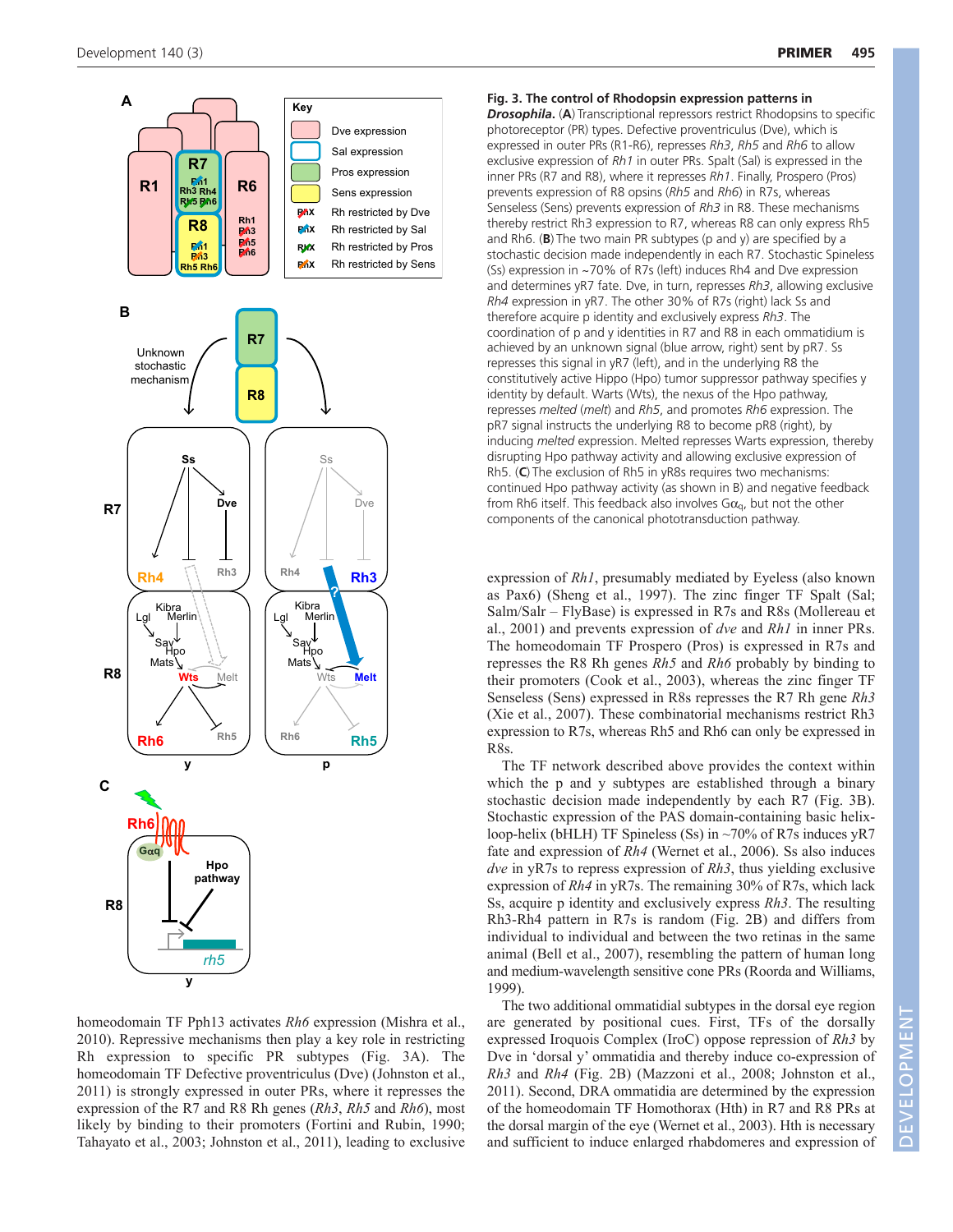*Rh3* in both R7 and R8. Expression of Hth appears to be induced by the intersection of two positional cues: the head capsule cells that surround the eye signal to the narrow band of DRA ommatidia via secreted Wingless, whereas the dorsally expressed IroC TFs direct Hth expression to the dorsal half of the eye (Tomlinson, 2003; Wernet et al., 2003).

# **Coordinating and consolidating mutually exclusive Rh expression patterns**

A coordinating mechanism ensures that both R7 and R8 of a given ommatidium adapt the same p or y subtype identity (Fig. 3B); pR7s send a signal (yet to be characterized) that instructs the underlying R8s to become pR8s (Chou et al., 1996; Papatsenko et al., 1997; Chou et al., 1999). In the absence of the R7 signal, the constitutively active Hippo tumor suppressor pathway (see Box 1) specifies y identity in R8 and Rh6 expression by default. This Hippo pathway signaling is mediated by a 'core complex' composed of the Ser/Thr kinase Hippo, the scaffolding protein Salvador, the co-factor Mats and the Ser/Thr kinase Warts (Jukam and Desplan, 2011). Warts, the nexus of the pathway, is engaged in a double negative-feedback loop with Melted (Fig. 3B), a PHdomain protein implicated as a growth regulator in the Insulin/TOR pathway (Teleman et al., 2005). Warts is expressed in yR8s, where its activity represses expression of *melted* and *Rh5*, and promotes *Rh6* expression. In pR8s that have received the signal from pR7s, Melted is upregulated and represses *warts* expression, thereby interrupting the Hippo pathway (Jukam and Desplan, 2011). This triggers pR8 fate and exclusive Rh5 expression (Mikeladze-Dvali et al., 2005).

This post-mitotic role of the conserved Hippo pathway in terminal PR differentiation differs from its role in growth. For growth control, Warts activity is biochemically regulated by the upstream Hippo pathway and is tuned for optimal levels of activity. In the context of Rh regulation, however, the addition of reciprocal transcriptional repression with Melted assures a binary ('ON' or 'OFF') configuration and thereby consolidates a robust and unambiguous cell identity decision (Mikeladze-Dvali et al., 2005; Jukam and Desplan, 2011).

# **Maintaining photoreceptor subtype identity**

The choice for expression of a particular Rh determines the spectral sensitivity of a PR. Because the connections with postsynaptic neurons are hard-wired (Sanes and Zipursky, 2010), each PR must maintain its choice for a particular Rh (as well as exclusion of other Rhs) to avoid misinterpretation of sensory information in the brain. In line with this hypothesis, mutually exclusive expression of Rh5 and Rh6 is maintained throughout the life of the animal (Vasiliauskas et al., 2011).

Two mechanisms have recently been identified that mediate the maintenance of PR subtype identity (Fig. 3C). First, Hippo pathway activity is continuously required in yR8s to maintain exclusion of Rh5 in adult flies (Jukam and Desplan, 2011); conditional inactivation of the upstream Hippo regulators Merlin or Lethal giant larvae in adult flies leads to de-repression of *Rh5* in yR8s. In addition, a second mechanism involves feedback from Rh6 itself to maintain exclusion of Rh5 (Vasiliauskas et al., 2011). In *Rh6* mutants, *Rh5* is gradually de-repressed in all yR8s as the fly ages. This exclusion pathway branches early from the phototransduction cascade, as only  $Ga_{q}$ , but not other canonical core components, are involved in repression of *Rh5*. Keeping wildtype flies in complete darkness causes partial de-repression of *Rh5* in yR8s, suggesting that this exclusion mechanism is activity

#### **Box 1. The role of the Hippo pathway in growth**

The precise regulation of growth and tissue size is a fundamental problem during organ development and regeneration. First discovered in *Drosophila*, the highly conserved Hippo signaling pathway plays a major role in growth control for both invertebrates and vertebrates (Pan, 2010; Halder and Johnson, 2011; Zhao et al., 2011; Staley and Irvine, 2012). At its core is a kinase cascade that involves the Ser/Thr kinases Hippo and Warts, the scaffold adapter protein Salvador and the Warts co-factor Mats. These four proteins were identified as tumor suppressors in genetic mosaic screens, as their loss-of-function phenotypes were massive overgrowth and decreased apoptosis (which serves to eliminate excessive cells). The Hippo pathway limits organ size by Warts-mediated phosphorylation, which prevents nuclear localization of the transcriptional co-activator Yorkie. Yorkie interacts with different transcription factors to activate target genes that promote proliferation and negatively regulate apoptosis. Inputs from multiple upstream branches, including cell polarity regulators and cell adhesion complexes, are integrated for the regulation of Hippo signaling.

dependent (Vasiliauskas et al., 2011). Therefore, in addition to detecting photons, Rh6 also contributes to maintenance of the functional identity of the PR through transcriptional repression of an alternative Rh gene (*Rh5*; Fig. 3C).

Surprisingly, de-repression of *Rh5* in the absence of Rh6 activity occurs without switching of cell fates (from yR8 to pR8) (Vasiliauskas et al., 2011), as the mutually regulated factors Warts and Melted are maintained in their original subtypes. As a result, Warts and Rh5 are co-expressed in yR8s. This implies that the early specification mechanisms (Warts or Melted expression) can be separated from the later-acting maintenance mechanisms (Rh6 feedback).

### **Parallels with other sensory systems**

*Drosophila* photoreceptors represent a simple model for a number of features that sensory systems might employ: (1) establishment of distinct sensory neuron subtypes defined by SR expression; (2) establishment of exclusive SR expression or, in a few cases, expression of a specific combination of SRs; (3) stochastic distribution and intermingling of neurons of different subtypes; (4) coupling of SR expression between different neurons; and (5) maintenance of the chosen SR expression throughout the life of the sensory neuron. Next, we highlight what is known about the mechanisms that underlie some of these features in the rodent retina, as well as in the fly and mouse olfactory systems.

### **Establishing opsin expression patterns in the mouse retina**

Recently, significant progress has been made in understanding the mechanisms that regulate opsin expression in the rodent retina (Swaroop et al., 2010). Similar to the outer/inner PR distinction in *Drosophila*, vertebrates also have two main classes of PRs: rods and cones. Rods mediate dim light vision and express rod opsin. Cones, by contrast, detect light at higher intensities and are required for wavelength discrimination. Mouse and rat cones can express two opsins, the short wavelength-sensitive S opsin and the medium/long-wavelength sensitive M opsin, and, as such, can be classified as S cones and M cones, respectively. In rats, the retinal cone mosaic consists of 10% S cones and 90% M cones (Szél et al., 1994; Glaschke et al., 2011). In mice, however, the pattern is more complex (Fig. 4A,B) (Röhlich et al., 1994; Applebury et al., 2000; Haverkamp et al., 2005). M opsin is distributed in a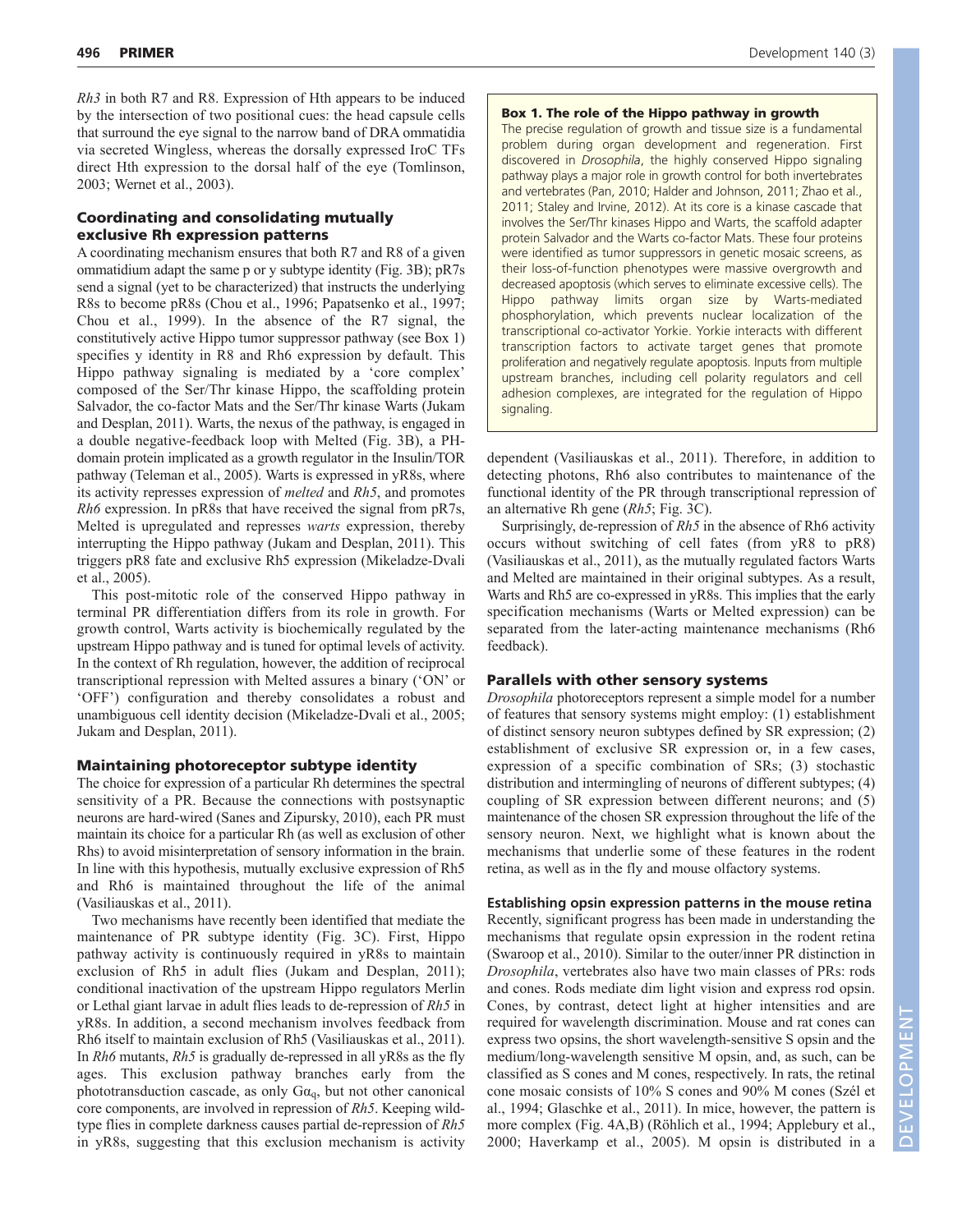

#### **Fig. 4. Sensory receptor expression in the mouse retina.**

(**A**,**B**) Expression of S opsin (turquoise) and M opsin (red) in cones of the mouse retina (Haverkamp et al., 2005). In the dorsal retina (A), M opsin-expressing cones dominate, and only a few cones express S opsin (circled). In the ventral retina (B), cones that exclusively express S opsin are numerous (circled), but many co-express variable levels of M opsin (yellow arrowheads). (**C**) Cell-fate decisions in the mouse retina that lead to either rod or cone fate. Ror $\beta$ , Nrl and Nr2e3 promote rod fate and repress cone fate. In the absence of Nrl, two subtypes of cones are distinguished by expression of either Ror $\beta$  (S cone) orTr $\beta$ 2 (M cone). Images in A and B were adapted with permission (Haverkamp et al., 2005).

dorsoventral gradient, whereas S opsin levels are highest in the ventral retina. Thus, in the dorsal region of the retina, the majority of cones are true 'M' cones that exclusively express high levels of M opsin, and only a minority of cones (3-5%) appears to express S opsin exclusively. As a result, the dorsal eye region exhibits distinct S and M identities, an arrangement that is found throughout the retina in many dichromatic mammals and therefore appears to correspond to the ancestral opsin configuration of the mammalian retina (Haverkamp et al., 2005). In the ventral part, only a minority of cones are genuine S cones, whereas the vast majority coexpresses high levels of S opsin with variable levels of M opsin (Applebury et al., 2000; Haverkamp et al., 2005; Nikonov et al., 2006). Thus, the ventral eye region in the mouse appears to be similar to the dorsal fly retina, which tolerates Rh co-expression in specialized 'dorsal yR7' PRs. The functional significance of opsin co-expression in cones, which is not common in mammals (Neitz and Neitz, 2001), is unclear.

Several regulators of rod, S cone and M cone identity are known (Fig. 4C). Rod fate is promoted by the neural retina leucine zipper TF Nrl, which, together with the nuclear receptor Nr2e3, also represses cone fate (Swaroop et al., 2010). In cones, S opsin expression appears to be the default state and requires RORβ (Srinivas et al., 2006). M opsin is induced by expression of the thyroid hormone nuclear receptor TRβ2 (THRB), which potentially acts in a heterodimer with the retinoid receptor RXRγ (Ng et al., 2001; Harpavat and Cepko, 2003; Roberts et al., 2006; Applebury et al., 2007). In TRβ2 mutants, M opsin is absent and all cones adopt S identity (Ng et al., 2001; Applebury et al., 2007). TRβ2 therefore not only promotes M identity, but also represses S opsin. However, it is not clear why this repressive mechanism is insufficient to prevent co-expression of S and M opsins in the ventral eye region. A recent study suggests that bone morphogenetic protein (BMP) signaling through COUP-TF nuclear receptors is involved in S and M opsin repression in the two eye regions (Satoh et al., 2009), but the mechanisms underlying this repression event are not completely understood.

Hence, in both fly and mouse retina, early cell fate decisions lead to PR types, and a network of TFs subsequently restricts opsin expression to PR subtypes. However, whereas there appears to be a clear separation between S and M identities in the dorsal mouse retina, similar to the p and y subtypes in the main region of the fly eye, this is not the case for most of the ventral part of the retina in mice. Moreover, the factors used for patterning in the two systems differ significantly, as exemplified by the predominant use of nuclear receptors in the mouse retina (Forrest and Swaroop, 2012).

#### **Maintaining photoreceptor identity in the mouse retina**

Once established, the S and M opsin expression patterns have to be maintained in the adult retina and this raises the issue of whether there are conceptual similarities to the mechanisms used in fly PRs. For instance, are the regulators that establish the M/S opsin expression pattern also involved in their maintenance, and do opsins themselves participate in this process?

As mentioned above, TRβ2 promotes M opsin expression and represses S opsin. Pharmacological suppression of its ligand thyroid hormone (TH) in adult mice leads to activation of S opsin and a concomitant reduction of M opsin in all cones (Glaschke et al., 2011). Similarly, this treatment also induces the expression of S opsin in M cones in rats, which usually do not exhibit coexpression (see above). Furthermore, the abnormal dominance of S opsin in athyroid *Pax8* mutant mice can be restored to a wildtype S/M pattern by TH treatment (Glaschke et al., 2010; Glaschke et al., 2011). These data show that continuous TH signaling is required for maintenance of M identity in mature cones.

Is an exclusion mechanism involving the expressed SR also present in the mouse retina? Mice in which the gene encoding S opsin (*Opn1sw*) has been knocked out have increased expression of M opsin in the ventral retina (Daniele et al., 2011), potentially indicating a repressive effect of S opsin on M opsin. However, as many cones already co-express S and M opsins in wild-type mice, the observed change in M levels might not be due to *de novo* transcription of the M opsin gene, but rather due to enhanced translation in the absence of potential competition with S opsin mRNA (Daniele et al., 2011). Therefore, it is not yet clear whether opsin cross-repression occurs in the mouse retina. The intriguing observation of increased M levels in an S opsin mutant needs to be investigated further using transcriptional reporters of M and S opsin expression. Furthermore, it would be interesting to test whether a complementary S opsin upregulation occurs in the dorsal eye region in M opsin mutants.

# **Establishing and maintaining olfactory receptor expression in** *Drosophila*

In the fly, the olfactory receptor neurons (ORNs) are found on two pairs of organs located on the head: the third segments of the two antennae and the two maxillary palps (Fig. 1A). Similar to the fly visual system, most ORNs express a single olfactory receptor (OR) gene (Fuss and Ray, 2009) and OR expression is a key feature that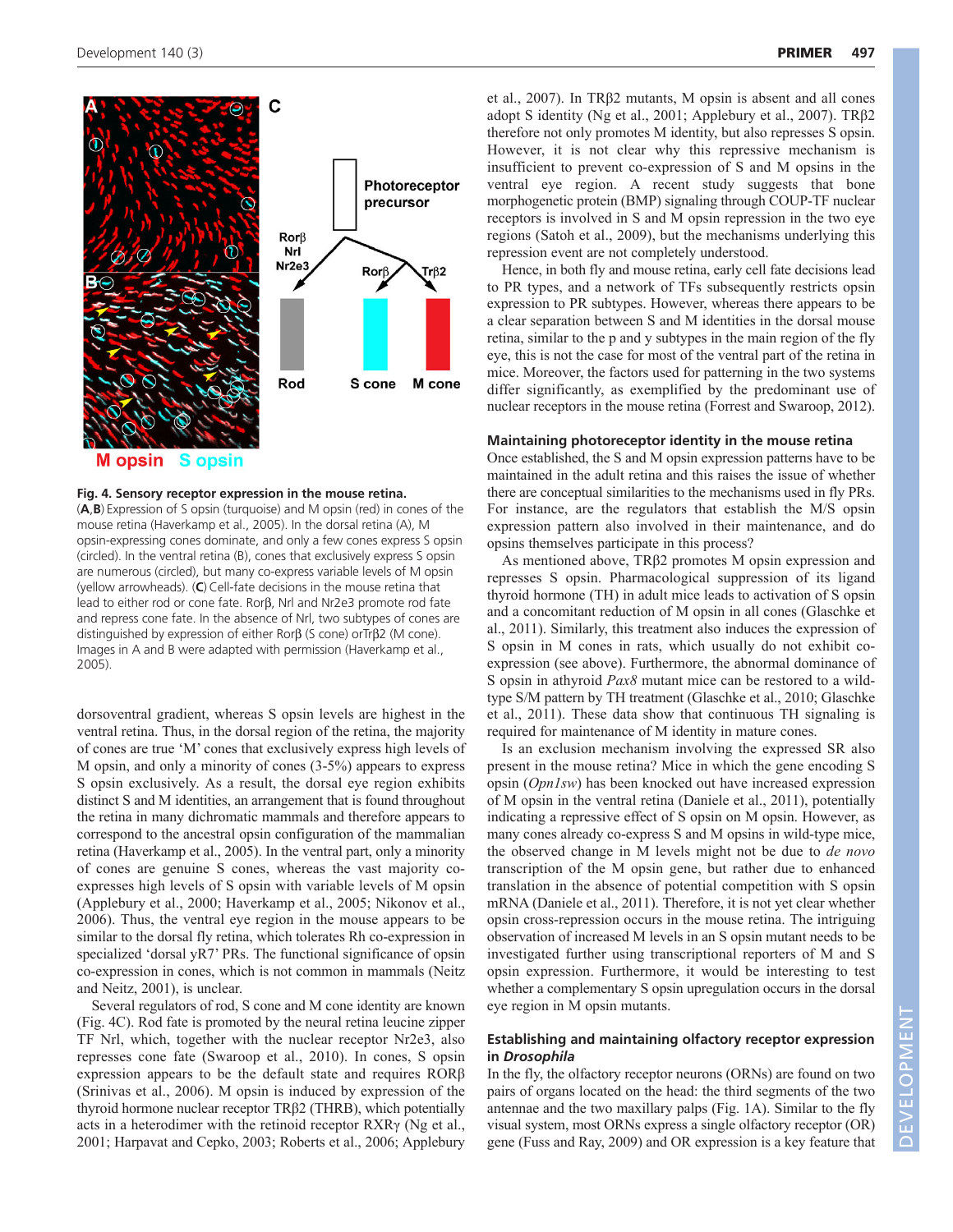defines ORN classes, just as Rh expression defines PR subtypes. However, the OR number is significantly greater, as the *Drosophila* olfactory receptor repertoire consists of 62 members of the Or family (Clyne et al., 1997; Clyne et al., 1999b; Vosshall et al., 1999; Gao et al., 2000; Vosshall et al., 2000), three members of the gustatory receptor (Gr) family and  $\sim$ 15 members of the antennal ionotropic receptor (Ir) gene family (Jones et al., 2007; Benton et al., 2009; Silbering et al., 2011), which unlike opsins or mouse ORs are evolutionarily unrelated to the GPCR superfamily. The ORNs that co-express more than one OR express specific OR combinations that are established via two strategies: co-expressed OR genes can share common regulatory motifs, generally because these ORs are closely related, or they can be encoded by the same locus, which produces alternatively spliced mRNAs or mRNAs that carry two tandem open reading frames (Dobritsa et al., 2003; Goldman et al., 2005; Ray et al., 2007). Moreover, unlike photoreceptors, most ORNs that express OR gene family members also express a common co-receptor, Orco (also known as Or83b) (Larsson et al., 2004). Another feature of the fly olfactory system is that all ORNs with the same OR project axons to the same target: one of the  $\sim$ 50 glomeruli, which are subdivisions of the antennal lobes in the brain. The glomeruli in the fly are morphologically distinct and are arranged in a stereotypical manner that allows their identification by the position they occupy within the antennal lobe. The link between OR expression and target selection makes it essential for ORNs to maintain the expression of the chosen OR throughout the life of the SRN in order to prevent sensory confusion.

The dendrites of ORNs are housed in sensilla, hair-like structures on the surface of the antennae and maxillary palps (Fig. 1A). Each sensillum contains dendrites of one to four ORNs (Fig. 5A). Initially, the existence of different physiological classes of sensilla was discovered by recording their responses to odorants (Clyne et al., 1997; de Bruyne et al., 1999; de Bruyne et al., 2001; Yao et al., 2005). Subsequently, through the functional mapping of OR responses (Hallem et al., 2004), receptor expression studies and identification of the target glomeruli (Suh et al., 2004; Couto et al., 2005; Fishilevich and Vosshall, 2005; Goldman et al., 2005; Benton et al., 2009; Silbering et al., 2011) it was recognized that each sensillum contains a specific combination of ORN classes resulting in a relatively small number  $(\leq 30)$  of sensillar subtypes. Thus, for example, each ab4 sensillum contains a stereotypical pair of one Or7a-expressing and one Or56a-expressing ORNs, which project to DL5 and DA2 glomeruli, respectively. No other sensillar subtype contains ORNs expressing either of these ORs or projects to the same glomeruli. Sensilla of different subtypes are intermingled and distributed in overlapping zones in antennae and maxillary palps (Fig. 5A). Thus, in summary, as in the fly retina, the *Drosophila* olfactory system establishes exclusive SR expression in most ORNs, coordinates OR expression within groups of two to four ORNs, generates a broad and intermingled distribution of sensillar subtypes and maintains OR expression for the life of the ORN.

What are the mechanisms that underlie these features of the *Drosophila* olfactory system? The emerging evidence suggests that OR expression is controlled by dedicated combinations of positively and negatively acting TFs (Clyne et al., 1999a; Ray et al., 2007; Ray et al., 2008; Tichy et al., 2008; Bai et al., 2009; Bai and Carlson, 2010; Jafari et al., 2012; Song et al., 2012). A small number of TFs has been identified that is required to specify expression of OR genes, but how the expression or activity of the TFs themselves is regulated resulting in the broad distribution and



**Fig. 5. Sensory receptor expression in the** *Drosophila* **antenna.** (**A**) Schematic of the third antennal segment illustrating the distribution of seven classes of sensilla (represented by colored circles), which are intermingled, but also show zonal patterning (de Bruyne et al., 2001). Arrow points to a schematic of the side view of a two-neuron sensillum. The dendrites of the two olfactory receptor neurons (ORNs) (in two shades of blue) are encased in a hair-like external sensillum formed by support cells. ar, arista. (**B**) The cell lineage of a sensillum (Endo et al., 2012). A single founder cell undergoes three rounds of divisions producing support cells (green lineage) and neuronal cells. The diversity of ORNs in a sensillum arises from asymmetry of these divisions, whereby only one of the daughter cells activates the Notch signaling pathway (labeled with N). This directs the two daughters towards different fates and ultimately results in one to four neurons that express distinct olfactory receptors. Each sensillum of a particular class thus generates a stereotypical combination of ORN types. Images of antenna (A, left) (Bruyne et al., 2001) and sensillum (A, right) (Goldman et al., 2005) were adapted with permission.

intermingled pattern of sensillar subtypes is less well understood. In contrast to the stochastic expression of the TF Ss in R7 PRs acting as the driving force, recent work suggests that ORNs achieve this distribution through pre-patterning by positional cues and subsequent cell migration (Song et al., 2012). First, the positional cues that pattern the developing antennal imaginal disc (the tissue that ultimately gives rise to the antennae and maxillary palps) direct establishment of intersecting TF expression domains. This leads to ORN precursors that express different combinations of TFs. Subsequently, the future ORNs disperse and intermingle through cell migration. Although some ORNs switch their TF status, no stochastic expression control needs to be evoked to explain the final sensillar distribution patterns (Song et al., 2012).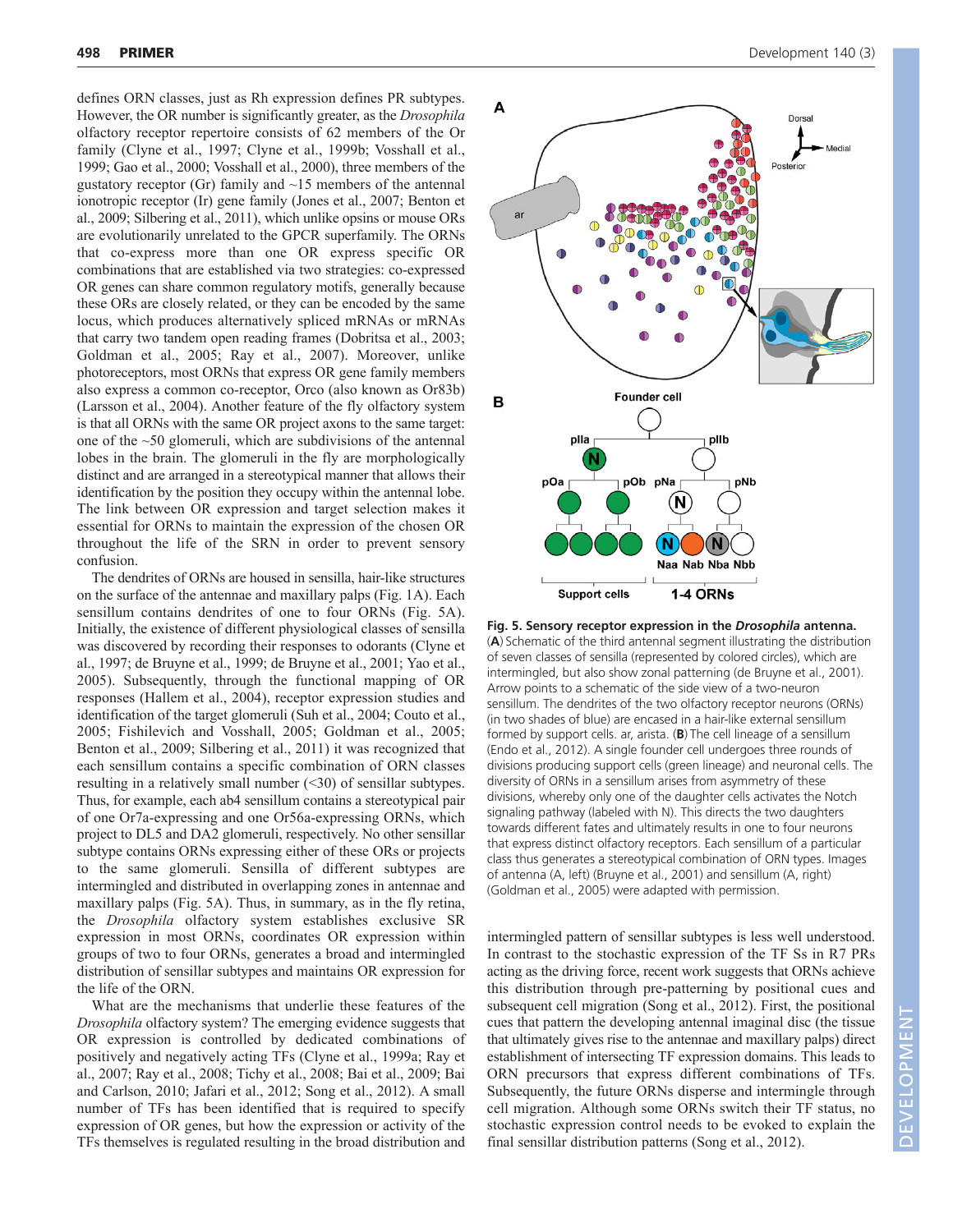The mechanism described above establishes sensillar subtypes. ORN diversity within a sensillum is generated through asymmetric cell divisions (Endo et al., 2007; Ray et al., 2007; Endo et al., 2012). Each sensillum is generated from a single founder cell, which undergoes three rounds of division to generate eight cells (Fig. 5B) (Endo et al., 2007; Endo et al., 2012); but see other publications for an alternative model (Ray and Rodrigues, 1995; Reddy et al., 1997; Sen et al., 2003). The first division segregates two lineages; one daughter cell gives rise to neurons and the second to support cells. Two additional asymmetric cell divisions in the neuronal lineage produce four cells, of which one to four become ORNs and the remainder have an unknown fate. At each division, the two daughter cells are directed towards distinct fates by activation, in only one cell, of the evolutionarily conserved Notch signaling pathway. As a result, each sensillum of a particular subtype acquires a specific set of up to four neurons of different classes, i.e. ORNs of a particular sensillum show 'coupled' OR expression.

The association between OR expression and the glomerular targeting underscores the importance of maintaining the expression of the chosen OR. In contrast to the repression of *Rh5* by Rh6 in yR8 PRs, no evidence for one OR repressing an alternative OR gene has been found in *Drosophila* (Ray et al., 2007) (but see below for mouse). However, as in yR8 PRs, specification mechanisms do play a role in maintenance: at least some of the TFs involved in specification of OR gene expression are also continuously required for their maintenance (Jafari et al., 2012). Recently, evidence was found for epigenetic control of establishment and maintenance of OR expression in post-mitotic ORNs, which sense  $CO<sub>2</sub>$  (Sim et al., 2012). Repressive histone (H3K9me2) marked chromatin is present in OR genes specifically in the *Drosophila* antenna, as previously seen for mammalian OR genes (see below). A multi-protein complex, Myb-MuvB (MMB)/dREAM, interacts with the histone modification machinery, and its positively and negatively acting subunits ensure that the  $CO<sub>2</sub>$  receptor genes  $Gr21a$  and  $Gr63a$  are expressed only in the  $CO_2$ -sensing ORN subtype (Sim et al., 2012).

## **Establishing and maintaining olfactory receptor expression in the mouse**

The mouse OR repertoire with >1200 OR genes probably represents the largest known gene family in any genome (Buck, 2000; Fuss and Ray, 2009). Despite this abundance, OR expression is highly restricted in olfactory sensory neurons (OSNs), as each individual OSN appears to express only one allele of a single OR gene (Chess et al., 1994).

Most mouse OSNs that express a particular OR are restricted to broad overlapping zones (Fig. 6A) of the main olfactory epithelium (Fuss and Ray, 2009) and within each zone an OR is selected from a large subset of OR genes in an apparently random manner. This results in an intermingled distribution of OSNs expressing different ORs reminiscent of the ORN pattern in *Drosophila* (Fig. 6B) (Miyamichi et al., 2005). However, the dramatically increased numerical complexity in the mouse olfactory system makes it highly unlikely that expression of each OR gene is controlled by a specific and distinct combination of TFs, as has been proposed for the fly. The global mechanism underlying the stochastic OR choice remains obscure, but two *cis*-regulatory DNA regions, the H and P elements, have been identified that influence the probability of OR choice from a small subset of linked OR genes (Serizawa et al., 2003; Fuss et al., 2007; Nishizumi et al., 2007; Khan et al., 2011).



**Fig. 6. Sensory receptor expression in mouse olfactory epithelium.** (**A**) In the mouse olfactory epithelium, olfactory receptor (OR) genes are expressed in different zones (pseudocolored). (**B**) Within a zone, the choice made by each olfactory sensory neuron (OSN) to express a single OR gene appears to be random and leads to an intermingled distribution of OSNs expressing different ORs. Here, expression of MOR230-1 (known as Olfr1205) and the MOR28 (known as Olfr1205) transgene is shown in red and green, respectively. The images shown in A (Vassalli et al., 2002; Fuss and Ray, 2009) and B (Serizawa et al., 2004; Fuss and Ray, 2009) were adapted with permission.

Furthermore, epigenetic regulation at the chromatin and nuclear architecture level plays a crucial role in global repression of ORs (McClintock, 2010; Magklara et al., 2011; Clowney et al., 2012). Non-expressed OR loci carry histone modification marks, which are characteristic of transcriptionally repressed heterochromatin (Magklara et al., 2011). In addition, the repressed OR loci are clustered within the OSN nucleus into about five foci, whereas the transcriptionally active OR gene is located outside these foci (Clowney et al., 2012). Genetic disruption of this organization leads to expression of multiple ORs per OSN. The mechanism by which a particular OR is selected for expression under normal circumstances, however, remains obscure.

Once an OSN chooses to express a functional receptor protein, feedback from the OR prevents expression of other ORs in the same neuron (Reed, 2000; Feinstein et al., 2004; Lewcock and Reed, 2004; Serizawa et al., 2004; Shykind et al., 2004). This is not the case in *Drosophila* antenna, where such a mechanism was not found (Ray et al., 2007; Fuss and Ray, 2009), but is similar to the exclusion mediated by Rh6 in the *Drosophila* retina, although whether OR feedback is part of a choice or a maintenance mechanism (or both) has not been addressed. The OR feedback pathway does not involve the olfactory signaling cascade, as the associated G protein  $(G_{\alpha 0}f)$  is not required to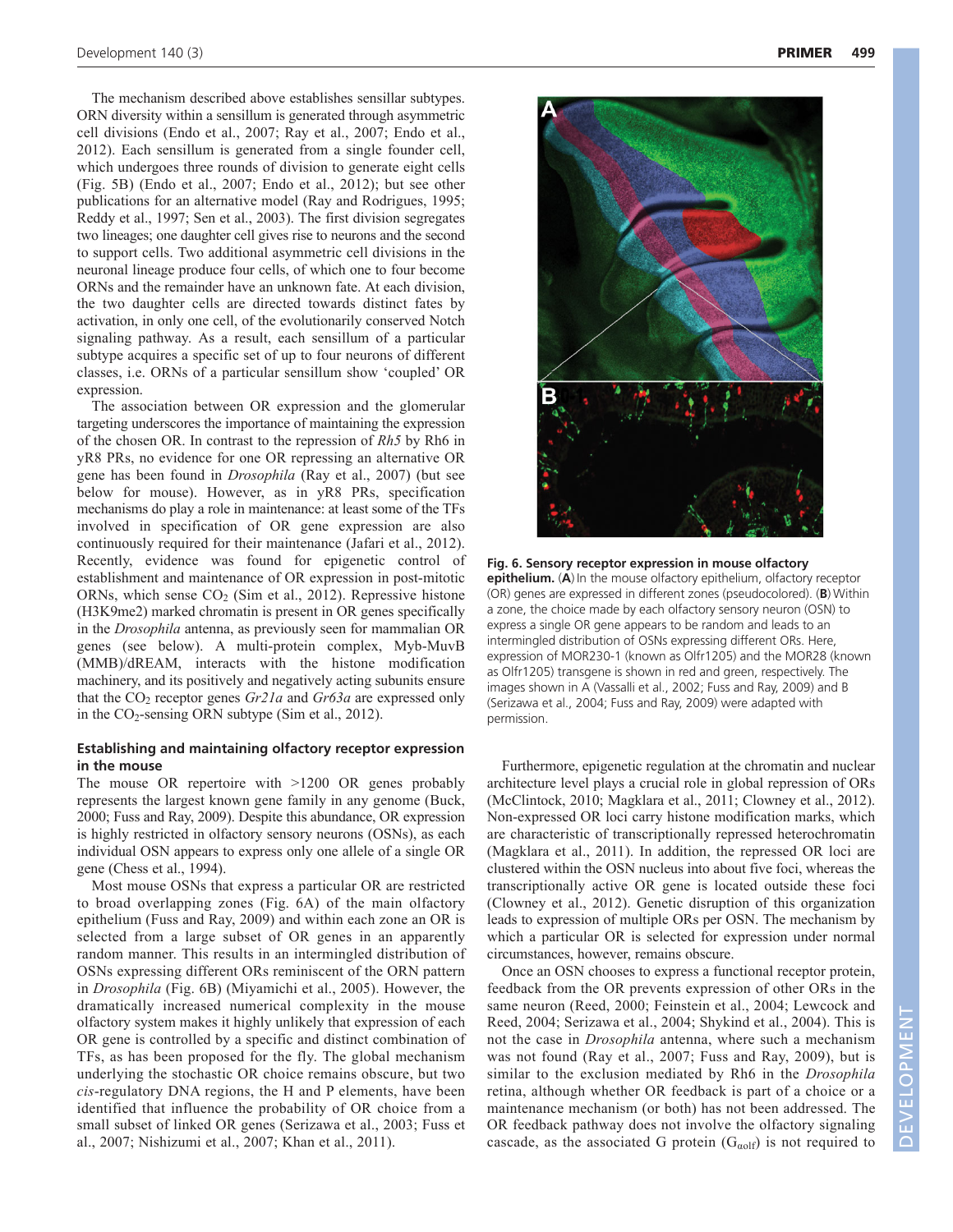repress alternative OR genes (Belluscio et al., 1998). Curiously, DNA sequences that mediate the repression of OR genes might be located within the coding regions of the OR genes themselves (Nguyen et al., 2007), contrasting with Rh gene repression in the fly retina, where a short *Rh5* promoter fragment that does not contain a coding sequence is controlled by the Rh6-feedback signal (Vasiliauskas et al., 2011). Another major difference between the two systems appears to be that repression through OR feedback is likely to be present across the entire olfactory epithelium, whereas it is active in only one specific subtype of PRs in the fly eye. In summary, control of OR expression in the mouse olfactory system is conceptually more similar to the patterning of *Drosophila* Rh genes than to the patterning of *Drosophila* OR genes, as it involves both random and deterministic processes, as well as SR feedback.

### **Conclusions**

Sensory neurons use different mechanisms to choose SRs (Table 1). In the *Drosophila* retina, early cell fate specification leads to the expression of a network of TFs that restrict Rh expression. Much of this is achieved by shaping the expression of the repressor Dve (Johnston et al., 2011). *dve* is activated by Otd in all PRs, but Sal (expressed only in R7 and R8) prevents this activation in inner PRs. Furthermore, Ss overcomes this repression by Sal and activates Dve in the yR7 subset. This results in Dve expression in R1-R6 PRs, where it represses *Rh3*, *Rh5* and *Rh6* and allows exclusive *Rh1* expression, and in yR7s, where it represses *Rh3* to allow exclusive expression of *Rh4* (mediated by Ss). How Sal is restricted to inner PRs, how stochastic *ss* expression is established and how the input of transcriptional activators and repressors is integrated on the Rh gene promoters remain unanswered questions. In the *Drosophila* antenna, the combinatorial code of transcription factors also determines OR choice. However, there does not appear to be a significant role for a transcriptional stochastic component. Rather, the intermingled ORN pattern appears to be achieved through cell migration and 'mixing'.

In the mouse retina, the neural retina leucine zipper TF Nrl (Mears et al., 2001; Oh et al., 2007) plays a similar role as Sal in distinguishing PR classes (rod versus cone fate). Then, the S and M cone subtypes are specified by RORβ and TRβ2, respectively, together with positional cues that distribute the cone subtypes in an opposing dorsoventral pattern. Little is known about how these factors act in a subtype-specific manner and how the dorsoventral differences in M and S opsin expression are achieved.

Mouse visual and olfactory systems do not appear to group their sensory neurons into small functional units, which would require coordination of SR expression within the unit. By contrast, the *Drosophila* compound eye is composed of ommatidia in which inner photoreceptors coordinate the Rhs they express. This is probably required to correctly evaluate color information originating from a single point in space. This coordination is achieved by an R7-to-R8 signal, which remains to be identified. Fly olfactory receptor neurons housed in the same sensillum also coordinate OR expression, but this appears to be the consequence of the lineage relationship among them. Interestingly, it was recently shown that a sensillum acts as a peripheral processing unit of olfactory information. ORNs within a sensillum inhibit each other's neuronal activity when responding to different components present in an odorant mixture (Su et al., 2012). This lateral inhibition does not require synapses and appears to enhance contrast to improve the detection of a transiently applied odor. Thus, correctly matching OR expression by ORNs housed in the same sensillum probably has an important functional significance in fly olfaction.

After SR expression patterns are established, mechanisms are needed to maintain the differentiated state (Blau and Baltimore, 1991). This can be achieved either by continued activity of the mechanisms used for differentiation (Eade and Allan, 2009; Hobert, 2011; Eade et al., 2012), through involvement of epigenetic mechanisms (McClintock, 2010; Magklara et al., 2011; Clowney et al., 2012; Sim et al., 2012), or by additional maintenance mechanisms. Indeed, maintenance of repression of *Rh5* in yR8 PRs

**Table 1. Comparison of known mechanisms involved in controlling sensory receptor (SR) expression in fly and mouse sensory receptor neurons** 

|                                                                                 | Drosophila retina                                                                     | Mouse retina                                                   | Drosophila olfactory system                                                                                                     | Mouse olfactory system                                                                    |
|---------------------------------------------------------------------------------|---------------------------------------------------------------------------------------|----------------------------------------------------------------|---------------------------------------------------------------------------------------------------------------------------------|-------------------------------------------------------------------------------------------|
| <b>Exclusive expression of</b><br><b>SRs</b>                                    | Combinatorial TF code;<br>double negative-<br>feedback loop                           | Rare; mechanisms not<br>clearly established                    | Combinatorial TF code;<br>epigenetic mechanisms                                                                                 | SR feedback signal;<br>epigenetic mechanisms                                              |
| <b>Co-expression of SRs</b>                                                     | Positional cues directing<br>TF expression                                            | Mechanisms not clearly<br>established                          | Transcriptional co-<br>regulation; multiple SRs<br>from same mRNA<br>(alternative splicing or<br>bicistronic mRNA)              | Rarely observed                                                                           |
| Intermingled distribution<br>of sensory neuron<br>subtypes                      | Stochastic expression of a<br>TF (Spineless)                                          | No known mechanisms                                            | Cell migration                                                                                                                  | Stochastic choice via<br>unknown mechanism;<br>involvement of cis-<br>regulatory elements |
| <b>Coordination of SR</b><br>expression between<br>different sensory<br>neurons | Unknown inter-<br>photoreceptor signal                                                | No evidence of<br>coordination                                 | Olfactory receptor neurons<br>with coordinated SR<br>expression are related by<br>lineage                                       | No evidence of<br>coordination                                                            |
| <b>Maintenance of SR</b><br>expression pattern                                  | Continuous requirement<br>of early specification<br>mechanisms; SR<br>feedback signal | Continuous requirement of<br>early specification<br>mechanisms | Continuous requirement of<br>early specification<br>mechanisms; epigenetic<br>mechanisms; no evidence<br>for SR feedback signal | SR feedback signal;<br>epigenetic mechanisms                                              |
| TF, transcription factor.                                                       |                                                                                       |                                                                |                                                                                                                                 |                                                                                           |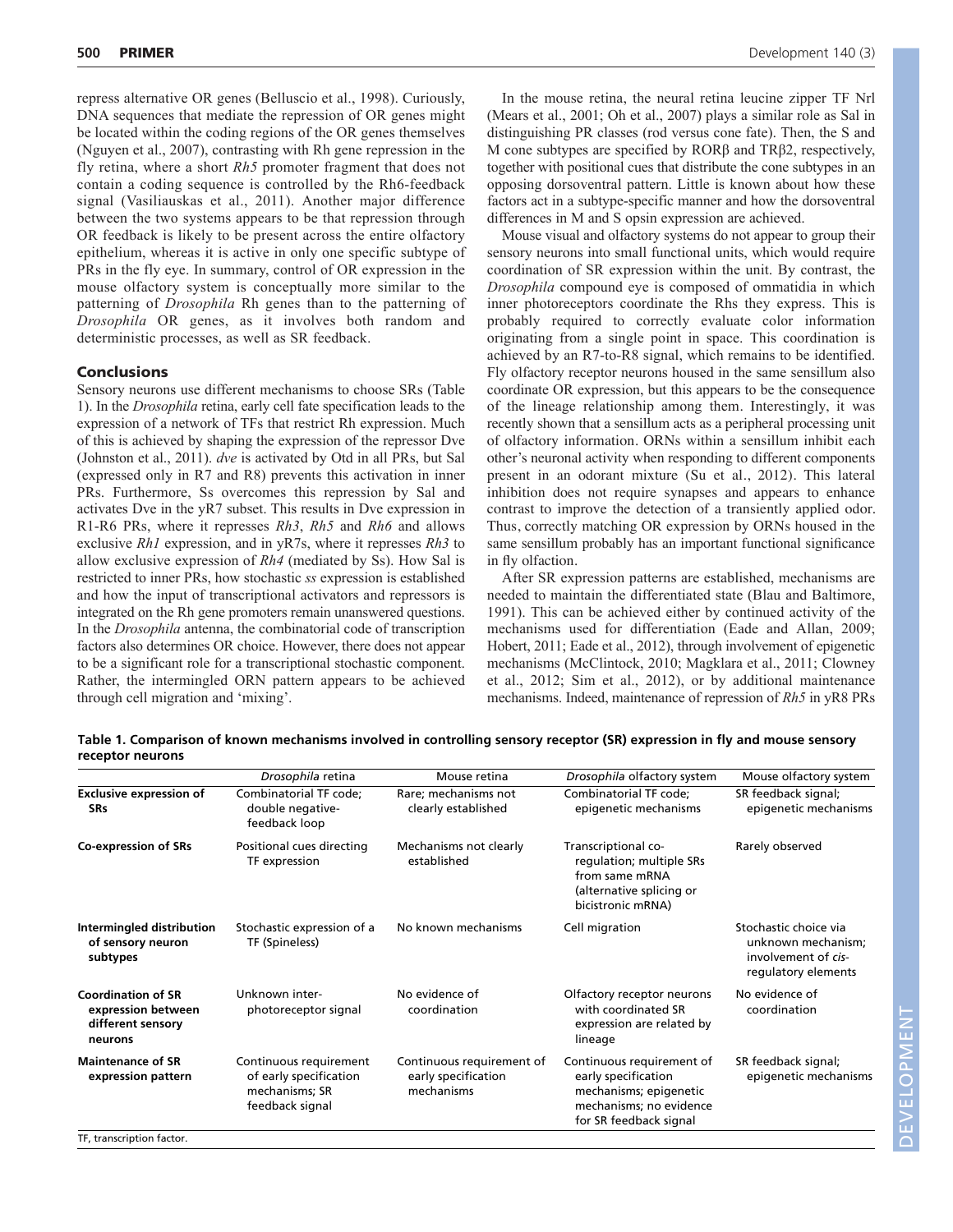requires continued activity of the Hippo pathway, which established the yR8 fate during PR differentiation. This is reminiscent of the continuous requirement of TH signaling for the maintenance of M identity in the mouse and rat retina and the continuous requirement of a small set of TFs to maintain OR expression in the *Drosophila* antenna. However, after PR differentiation, the terminal differentiation product Rh6 is also required in addition to the Hippo pathway to maintain *Rh5* repression. It is not yet clear whether opsin exclusion mechanisms are involved in maintenance of PR functional identity in the mouse retina, and strong evidence suggests that such a mechanism is not involved in the *Drosophila* antenna (Ray et al., 2007). In mouse OSNs, however, a similar feedback has been established as a major part of the mechanism yielding singular OR expression (Fuss and Ray, 2009). Interestingly, the distinction between choice and maintenance has not been clearly drawn for mouse OR expression, but this is likely to become clearer as more details become available about the relationship between the OR feedback and the epigenetic state and nuclear organization of OR loci. Consequently, a picture emerges of two types of strategies for maintaining the functional identity of sensory neurons: continuation of the differentiation pathways/TF networks and feedback from the sensory receptor expressed in these cells.

Differentiation and maintenance of sensory neuron subtypes can involve the same pathways and TFs, but their roles might change between the two cellular states, as exemplified by the insufficiency of the Hippo pathway to maintain yR8 identity. Recent work on a class of fly ventral nerve cord interneurons (Eade and Allan, 2009; Eade et al., 2012) illustrates how differentiation and maintenance networks can change. The same set of TFs that controls terminal differentiation of these interneurons also maintains their functional identity, but several cross-regulatory interactions among the TFs disappear. This TF network is therefore substantially altered for maintenance. Thus, it is important to compare differentiation and maintenance networks in different cell types carefully. The resulting insights will guide future studies and will further our understanding of the network logic of SR specification and maintenance.

#### **Acknowledgements**

We thank J. Corbo, D. Didiano, S. Fuss, R. J. Johnston Jr, D. Jukam, A. Ray, S. Sprecher and M. Tsachaki for comments on an earlier version of the manuscript. We also thank S. Haverkamp, B. Mormann and A. Ray for providing images of the mouse retina, fly retina and olfactory epithelium.

#### **Funding**

This work was supported by a German Research Foundation (DFG) fellowship [to J.R.]; and National Institutes of Health grants [to C.D. and D.V.]. Deposited in PMC for release after 12 months.

#### **Author contributions**

The authors declare no competing financial interests.

#### **References**

- **Applebury, M. L., Antoch, M. P., Baxter, L. C., Chun, L. L., Falk, J. D., Farhangfar, F., Kage, K., Krzystolik, M. G., Lyass, L. A. and Robbins, J. T.** (2000). The murine cone photoreceptor: a single cone type expresses both S and M opsins with retinal spatial patterning. *Neuron* **27**, 513-523.
- **Applebury, M. L., Farhangfar, F., Glösmann, M., Hashimoto, K., Kage, K., Robbins, J. T., Shibusawa, N., Wondisford, F. E. and Zhang, H.** (2007). Transient expression of thyroid hormone nuclear receptor TRbeta2 sets S opsin patterning during cone photoreceptor genesis. *Dev. Dyn.* **236**, 1203-1212.
- **Bai, L. and Carlson, J. R.** (2010). Distinct functions of acj6 splice forms in odor receptor gene choice. *J. Neurosci.* **30**, 5028-5036.
- **Bai, L., Goldman, A. L. and Carlson, J. R.** (2009). Positive and negative regulation of odor receptor gene choice in Drosophila by acj6. *J. Neurosci.* **29**, 12940-12947.
- **Bell, M. L., Earl, J. B. and Britt, S. G.** (2007). Two types of Drosophila R7 photoreceptor cells are arranged randomly: a model for stochastic cell-fate determination. *J. Comp. Neurol.* **502**, 75-85.
- **Belluscio, L., Gold, G. H., Nemes, A. and Axel, R.** (1998). Mice deficient in G(olf) are anosmic. *Neuron* **20**, 69-81.
- **Benton, R., Vannice, K. S., Gomez-Diaz, C. and Vosshall, L. B.** (2009). Variant ionotropic glutamate receptors as chemosensory receptors in Drosophila. *Cell* **136**, 149-162.
- **Blau, H. M. and Baltimore, D.** (1991). Differentiation requires continuous regulation. *J. Cell Biol.* **112**, 781-783.
- **Buck, L. B.** (2000). The molecular architecture of odor and pheromone sensing in mammals. *Cell* **100**, 611-618.
- **Buck, L. and Axel, R.** (1991). A novel multigene family may encode odorant receptors: a molecular basis for odor recognition. *Cell* **65**, 175-187.
- **Cagan, R. L. and Ready, D. F.** (1989). The emergence of order in the Drosophila pupal retina. *Dev. Biol.* **136**, 346-362.
- **Chess, A., Simon, I., Cedar, H. and Axel, R.** (1994). Allelic inactivation regulates olfactory receptor gene expression. *Cell* **78**, 823-834.
- **Chou, W. H., Hall, K. J., Wilson, D. B., Wideman, C. L., Townson, S. M., Chadwell, L. V. and Britt, S. G.** (1996). Identification of a novel Drosophila opsin reveals specific patterning of the R7 and R8 photoreceptor cells. *Neuron* **17**, 1101-1115.
- **Chou, W. H., Huber, A., Bentrop, J., Schulz, S., Schwab, K., Chadwell, L. V., Paulsen, R. and Britt, S. G.** (1999). Patterning of the R7 and R8 photoreceptor cells of Drosophila: evidence for induced and default cell-fate specification. *Development* **126**, 607-616.
- **Clowney, E. J., Legros, M. A., Mosley, C. P., Clowney, F. G., Markenskoff-Papadimitriou, E. C., Myllys, M., Barnea, G., Larabell, C. A. and** Lomvardas, S. (2012). Nuclear aggregation of olfactory receptor genes governs their monogenic expression. *Cell* **151**, 724-737.
- **Clyne, P., Grant, A., O'Connell, R. and Carlson, J. R.** (1997). Odorant response of individual sensilla on the Drosophila antenna. *Invert. Neurosci.* **3**, 127-135.
- **Clyne, P. J., Certel, S. J., de Bruyne, M., Zaslavsky, L., Johnson, W. A. and Carlson, J. R.** (1999a). The odor specificities of a subset of olfactory receptor neurons are governed by Acj6, a POU-domain transcription factor. *Neuron* **22**, 339-347.
- **Clyne, P. J., Warr, C. G., Freeman, M. R., Lessing, D., Kim, J. and Carlson, J. R.** (1999b). A novel family of divergent seven-transmembrane proteins: candidate odorant receptors in Drosophila. *Neuron* **22**, 327-338.
- **Cook, T., Pichaud, F., Sonneville, R., Papatsenko, D. and Desplan, C.** (2003). Distinction between color photoreceptor cell fates is controlled by Prospero in Drosophila. *Dev. Cell* **4**, 853-864.
- **Couto, A., Alenius, M. and Dickson, B. J.** (2005). Molecular, anatomical, and functional organization of the Drosophila olfactory system. *Curr. Biol.* **15**, 1535- 1547.
- **Daniele, L. L., Insinna, C., Chance, R., Wang, J., Nikonov, S. S. and Pugh, E. N., Jr** (2011). A mouse M-opsin monochromat: retinal cone photoreceptors have increased M-opsin expression when S-opsin is knocked out. *Vision Res.* **51**, 447-458.
- **de Bruyne, M., Clyne, P. J. and Carlson, J. R.** (1999). Odor coding in a model olfactory organ: the Drosophila maxillary palp. *J. Neurosci.* **19**, 4520-4532.
- **de Bruyne, M., Foster, K. and Carlson, J. R.** (2001). Odor coding in the Drosophila antenna. *Neuron* **30**, 537-552.
- **Dobritsa, A. A., van der Goes van Naters, W., Warr, C. G., Steinbrecht, R. A. and Carlson, J. R.** (2003). Integrating the molecular and cellular basis of odor coding in the Drosophila antenna. *Neuron* **37**, 827-841.
- **Eade, K. T. and Allan, D. W.** (2009). Neuronal phenotype in the mature nervous system is maintained by persistent retrograde bone morphogenetic protein signaling. *J. Neurosci.* **29**, 3852-3864.
- **Eade, K. T., Fancher, H. A., Ridyard, M. S. and Allan, D. W.** (2012). Developmental transcriptional networks are required to maintain neuronal subtype identity in the mature nervous system. *PLoS Genet.* **8**, e1002501.
- **Endo, K., Aoki, T., Yoda, Y., Kimura, K. and Hama, C.** (2007). Notch signal organizes the Drosophila olfactory circuitry by diversifying the sensory neuronal lineages. *Nat. Neurosci.* **10**, 153-160.
- **Endo, K., Karim, M. R., Taniguchi, H., Krejci, A., Kinameri, E., Siebert, M., Ito, K., Bray, S. J. and Moore, A. W.** (2012). Chromatin modification of Notch targets in olfactory receptor neuron diversification. *Nat. Neurosci.* **15**, 224-233.
- **Feinstein, P., Bozza, T., Rodriguez, I., Vassalli, A. and Mombaerts, P.** (2004). Axon guidance of mouse olfactory sensory neurons by odorant receptors and the beta2 adrenergic receptor. *Cell* **117**, 833-846.
- **Fischbach, K. F. and Dittrich, A. P. M.** (1989). The optic lobe of *Drosophila melanogaster*. I. A Golgi analysis of wild-type structure. *Cell Tissue Res.* **258**, 441-475.
- **Fishilevich, E. and Vosshall, L. B.** (2005). Genetic and functional subdivision of the Drosophila antennal lobe. *Curr. Biol.* **15**, 1548-1553.
- **Forrest, D. and Swaroop, A.** (2012). Minireview: the role of nuclear receptors in photoreceptor differentiation and disease. *Mol. Endocrinol.* **26**, 905-915.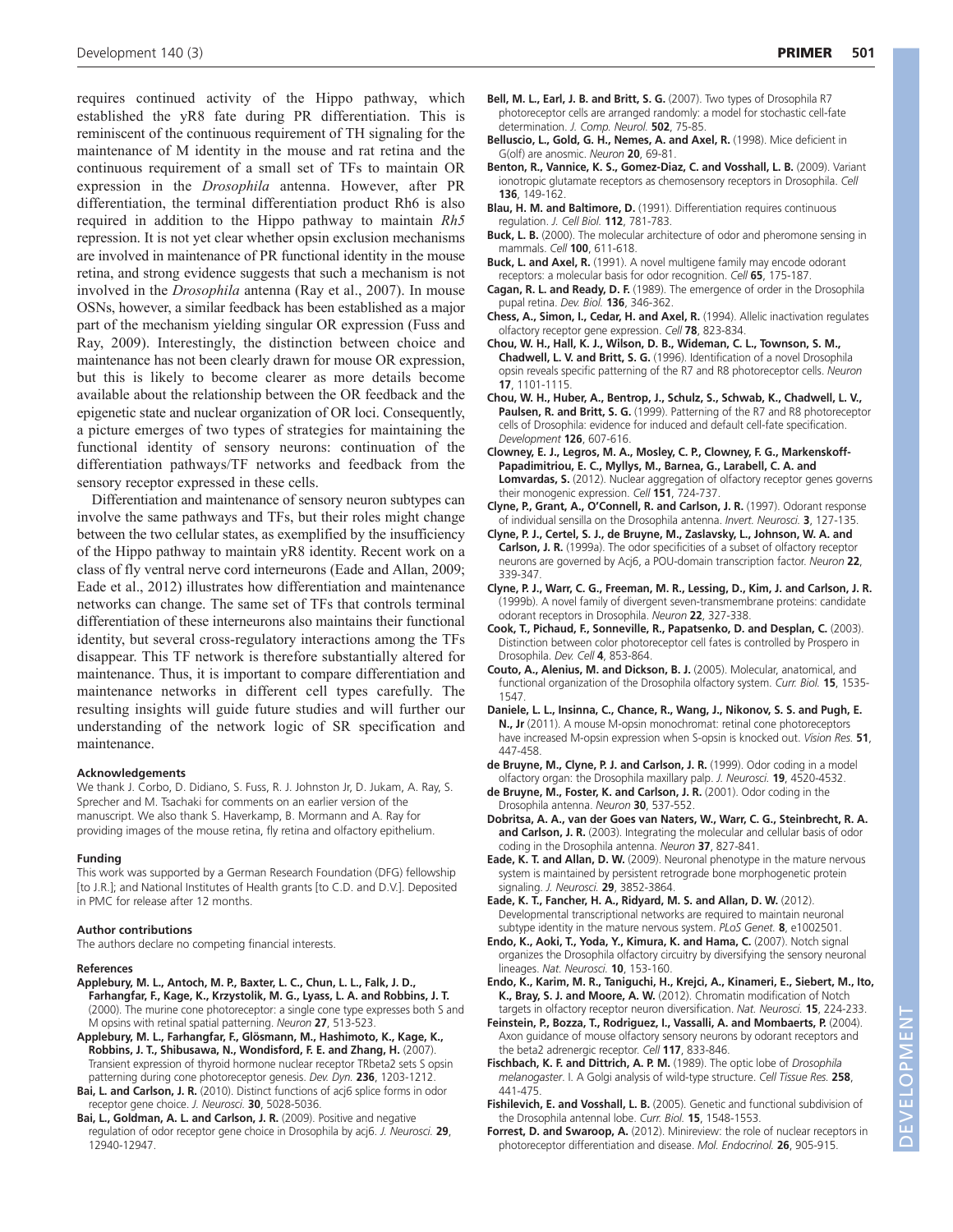- **Fuss, S. H. and Ray, A.** (2009). Mechanisms of odorant receptor gene choice in Drosophila and vertebrates. *Mol. Cell. Neurosci.* **41**, 101-112.
- **Fuss, S. H., Omura, M. and Mombaerts, P.** (2007). Local and cis effects of the H element on expression of odorant receptor genes in mouse. *Cell* **130**, 373-384.
- **Gao, Q., Yuan, B. and Chess, A.** (2000). Convergent projections of Drosophila olfactory neurons to specific glomeruli in the antennal lobe. *Nat. Neurosci.* **3**, 580-586.
- **Gao, S., Takemura, S. Y., Ting, C. Y., Huang, S., Lu, Z., Luan, H., Rister, J., Thum, A. S., Yang, M., Hong, S. T. et al.** (2008). The neural substrate of spectral preference in Drosophila. *Neuron* **60**, 328-342.

**Glaschke, A., Glösmann, M. and Peichl, L.** (2010). Developmental changes of cone opsin expression but not retinal morphology in the hypothyroid Pax8 knockout mouse. *Invest. Ophthalmol. Vis. Sci.* **51**, 1719-1727.

**Glaschke, A., Weiland, J., Del Turco, D., Steiner, M., Peichl, L. and Glösmann, M.** (2011). Thyroid hormone controls cone opsin expression in the retina of adult rodents. *J. Neurosci.* **31**, 4844-4851.

- **Goldman, A. L., Van der Goes van Naters, W., Lessing, D., Warr, C. G. and Carlson, J. R.** (2005). Coexpression of two functional odor receptors in one neuron. *Neuron* **45**, 661-666.
- **Halder, G. and Johnson, R. L.** (2011). Hippo signaling: growth control and beyond. *Development* **138**, 9-22.

**Hallem, E. A., Ho, M. G. and Carlson, J. R.** (2004). The molecular basis of odor coding in the Drosophila antenna. *Cell* **117**, 965-979.

**Hardie, R. C.** (1985). Functional organization of the fly retina. In *Sensory*

Physiology (ed. D. Ottoson), pp. 1-79. New York, NY: Springer-Verlag. **Hardie, R. C.** (2001). Phototransduction in Drosophila melanogaster. *J. Exp. Biol.* **204**, 3403-3409.

**Harpavat, S. and Cepko, C. L.** (2003). Thyroid hormone and retinal development: an emerging field. *Thyroid* **13**, 1013-1019.

**Haverkamp, S., Wässle, H., Duebel, J., Kuner, T., Augustine, G. J., Feng, G. and Euler, T.** (2005). The primordial, blue-cone color system of the mouse retina. *J. Neurosci.* **25**, 5438-5445.

**Heisenberg, M. and Buchner, E.** (1977). The role of retinula cell types in visual behavior of *Drosophila melanogaster. J. Comp. Physiol.* **117**, 127-162.

**Hobert, O.** (2011). Regulation of terminal differentiation programs in the nervous system. *Annu. Rev. Cell Dev. Biol.* **27**, 681-696.

**Jafari, S., Alkhori, L., Schleiffer, A., Brochtrup, A., Hummel, T. and Alenius, M.** (2012). Combinatorial activation and repression by seven transcription factors specify Drosophila odorant receptor expression. *PLoS Biol.* **10**, e1001280.

**Johnston, R. J., Jr, Otake, Y., Sood, P., Vogt, N., Behnia, R., Vasiliauskas, D., McDonald, E., Xie, B., Koenig, S., Wolf, R. et al.** (2011). Interlocked feedforward loops control cell-type-specific Rhodopsin expression in the Drosophila eye. *Cell* **145**, 956-968.

**Jones, W. D., Cayirlioglu, P., Kadow, I. G. and Vosshall, L. B.** (2007). Two chemosensory receptors together mediate carbon dioxide detection in Drosophila. *Nature* **445**, 86-90.

**Jukam, D. and Desplan, C.** (2011). Binary regulation of Hippo pathway by Merlin/NF2, Kibra, Lgl, and Melted specifies and maintains postmitotic neuronal fate. *Dev. Cell* **21**, 874-887.

**Khan, M., Vaes, E. and Mombaerts, P.** (2011). Regulation of the probability of mouse odorant receptor gene choice. *Cell* **147**, 907-921.

**Larsson, M. C., Domingos, A. I., Jones, W. D., Chiappe, M. E., Amrein, H. and Vosshall, L. B.** (2004). Or83b encodes a broadly expressed odorant receptor essential for Drosophila olfaction. *Neuron* **43**, 703-714.

**Lewcock, J. W. and Reed, R. R.** (2004). A feedback mechanism regulates monoallelic odorant receptor expression. *Proc. Natl. Acad. Sci. USA* **101**, 1069- 1074.

**Magklara, A., Yen, A., Colquitt, B. M., Clowney, E. J., Allen, W., Markenscoff-Papadimitriou, E., Evans, Z. A., Kheradpour, P., Mountoufaris, G., Carey, C. et al.** (2011). An epigenetic signature for monoallelic olfactory receptor expression. *Cell* **145**, 555-570.

**Mazzoni, E. O., Desplan, C. and Celik, A.** (2004). 'One receptor' rules in sensory neurons. *Dev. Neurosci.* **26**, 388-395.

**Mazzoni, E. O., Celik, A., Wernet, M. F., Vasiliauskas, D., Johnston, R. J., Cook, T. A., Pichaud, F. and Desplan, C.** (2008). Iroquois complex genes induce co-expression of rhodopsins in Drosophila. *PLoS Biol.* **6**, e97.

**McClintock, T. S.** (2010). Achieving singularity in mammalian odorant receptor gene choice. *Chem. Senses* **35**, 447-457.

- **Mears, A. J., Kondo, M., Swain, P. K., Takada, Y., Bush, R. A., Saunders, T. L., Sieving, P. A. and Swaroop, A.** (2001). Nrl is required for rod photoreceptor development. *Nat. Genet.* **29**, 447-452.
- **Menne, D. and Spatz, H. C.** (1977). Colour vision in *Drosophila melanogaster. J. Comp. Physiol.* **114**, 301-312.

**Mikeladze-Dvali, T., Wernet, M. F., Pistillo, D., Mazzoni, E. O., Teleman, A. A., Chen, Y. W., Cohen, S. and Desplan, C.** (2005). The growth regulators warts/lats and melted interact in a bistable loop to specify opposite fates in Drosophila R8 photoreceptors. *Cell* **122**, 775-787.

**Mishra, M., Oke, A., Lebel, C., McDonald, E. C., Plummer, Z., Cook, T. A. and Zelhof, A. C.** (2010). Pph13 and orthodenticle define a dual regulatory pathway for photoreceptor cell morphogenesis and function. *Development* **137**, 2895- 2904.

**Miyamichi, K., Serizawa, S., Kimura, H. M. and Sakano, H.** (2005). Continuous and overlapping expression domains of odorant receptor genes in the olfactory epithelium determine the dorsal/ventral positioning of glomeruli in the olfactory bulb. *J. Neurosci.* **25**, 3586-3592.

**Mollereau, B., Dominguez, M., Webel, R., Colley, N. J., Keung, B., de Celis, J. F. and Desplan, C.** (2001). Two-step process for photoreceptor formation in Drosophila. *Nature* **412**, 911-913.

**Mombaerts, P.** (2004). Odorant receptor gene choice in olfactory sensory neurons: the one receptor-one neuron hypothesis revisited. *Curr. Opin. Neurobiol.* **14**, 31-36.

**Montell, C.** (2012). Drosophila visual transduction. *Trends Neurosci.* **35**, 356-363. **Neitz, M. and Neitz, J.** (2001). The uncommon retina of the common house mouse. *Trends Neurosci.* **24**, 248-249.

**Ng, L., Hurley, J. B., Dierks, B., Srinivas, M., Saltó, C., Vennström, B., Reh, T. A. and Forrest, D.** (2001). A thyroid hormone receptor that is required for the development of green cone photoreceptors. *Nat. Genet.* **27**, 94-98.

**Nguyen, M. Q., Zhou, Z., Marks, C. A., Ryba, N. J. and Belluscio, L.** (2007). Prominent roles for odorant receptor coding sequences in allelic exclusion. *Cell* **131**, 1009-1017.

**Nikonov, S. S., Kholodenko, R., Lem, J. and Pugh, E. N., Jr** (2006). Physiological features of the S- and M-cone photoreceptors of wild-type mice from single-cell recordings. *J. Gen. Physiol.* **127**, 359-374.

**Nishizumi, H., Kumasaka, K., Inoue, N., Nakashima, A. and Sakano, H.** (2007). Deletion of the core-H region in mice abolishes the expression of three proximal odorant receptor genes in cis. *Proc. Natl. Acad. Sci. USA* **104**, 20067- 20072.

**O'Tousa, J. E., Baehr, W., Martin, R. L., Hirsh, J., Pak, W. L. and Applebury, M. L.** (1985). The Drosophila ninaE gene encodes an opsin. *Cell* **40**, 839-850.

**Oh, E. C., Khan, N., Novelli, E., Khanna, H., Strettoi, E. and Swaroop, A.** (2007). Transformation of cone precursors to functional rod photoreceptors by bZIP transcription factor NRL. *Proc. Natl. Acad. Sci. USA* **104**, 1679-1684.

**Pan, D.** (2010). The hippo signaling pathway in development and cancer. *Dev. Cell* **19**, 491-505.

**Papatsenko, D., Sheng, G. and Desplan, C.** (1997). A new rhodopsin in R8 photoreceptors of Drosophila: evidence for coordinate expression with Rh3 in R7 cells. *Development* **124**, 1665-1673.

**Ray, K. and Rodrigues, V.** (1995). Cellular events during development of the olfactory sense organs in Drosophila melanogaster. *Dev. Biol.* **167**, 426-438.

**Ray, A., van Naters, W., Shiraiwa, T. and Carlson, J. R.** (2007). Mechanisms of odor receptor gene choice in Drosophila. *Neuron* **53**, 353-369.

**Ray, A., van der Goes van Naters, W. and Carlson, J. R.** (2008). A regulatory code for neuron-specific odor receptor expression. *PLoS Biol.* **6**, e125.

**Ready, D. F.** (1989). A multifaceted approach to neural development. *Trends Neurosci.* **12**, 102-110.

**Reddy, G. V., Gupta, B., Ray, K. and Rodrigues, V.** (1997). Development of the Drosophila olfactory sense organs utilizes cell-cell interactions as well as lineage. *Development* **124**, 703-712.

**Reed, R. R.** (2000). Regulating olfactory receptor expression: controlling globally, acting locally. *Nat. Neurosci.* **3**, 638-639.

**Rister, J. and Desplan, C.** (2011). The retinal mosaics of opsin expression in invertebrates and vertebrates. *Dev. Neurobiol.* **71**, 1212-1226.

**Roberts, M. R., Srinivas, M., Forrest, D., Morreale de Escobar, G. and Reh, T. A.** (2006). Making the gradient: thyroid hormone regulates cone opsin expression in the developing mouse retina. *Proc. Natl. Acad. Sci. USA* **103**, 6218-6223.

- **Röhlich, P., van Veen, T. and Szél, A.** (1994). Two different visual pigments in one retinal cone cell. *Neuron* **13**, 1159-1166.
- **Roorda, A. and Williams, D. R.** (1999). The arrangement of the three cone classes in the living human eye. *Nature* **397**, 520-522.

**Sanes, J. R. and Zipursky, S. L.** (2010). Design principles of insect and vertebrate visual systems. *Neuron* **66**, 15-36.

**Satoh, S., Tang, K., Iida, A., Inoue, M., Kodama, T., Tsai, S. Y., Tsai, M. J., Furuta, Y. and Watanabe, S.** (2009). The spatial patterning of mouse cone opsin expression is regulated by bone morphogenetic protein signaling through downstream effector COUP-TF nuclear receptors. *J. Neurosci.* **29**, 12401-12411.

**Sen, A., Reddy, G. V. and Rodrigues, V.** (2003). Combinatorial expression of Prospero, Seven-up, and Elav identifies progenitor cell types during sense-organ differentiation in the Drosophila antenna. *Dev. Biol.* **254**, 79-92.

**Serizawa, S., Miyamichi, K., Nakatani, H., Suzuki, M., Saito, M., Yoshihara, Y. and Sakano, H.** (2003). Negative feedback regulation ensures the one receptor-one olfactory neuron rule in mouse. *Science* **302**, 2088-2094.

**Serizawa, S., Miyamichi, K. and Sakano, H.** (2004). One neuron-one receptor rule in the mouse olfactory system. *Trends Genet.* **20**, 648-653.

**Sheng, G., Thouvenot, E., Schmucker, D., Wilson, D. S. and Desplan, C.** (1997). Direct regulation of *rhodopsin 1* by Pax-6/eyeless in *Drosophila*: evidence for a conserved function in photoreceptors. *Genes Dev.* **11**, 1122-1131.